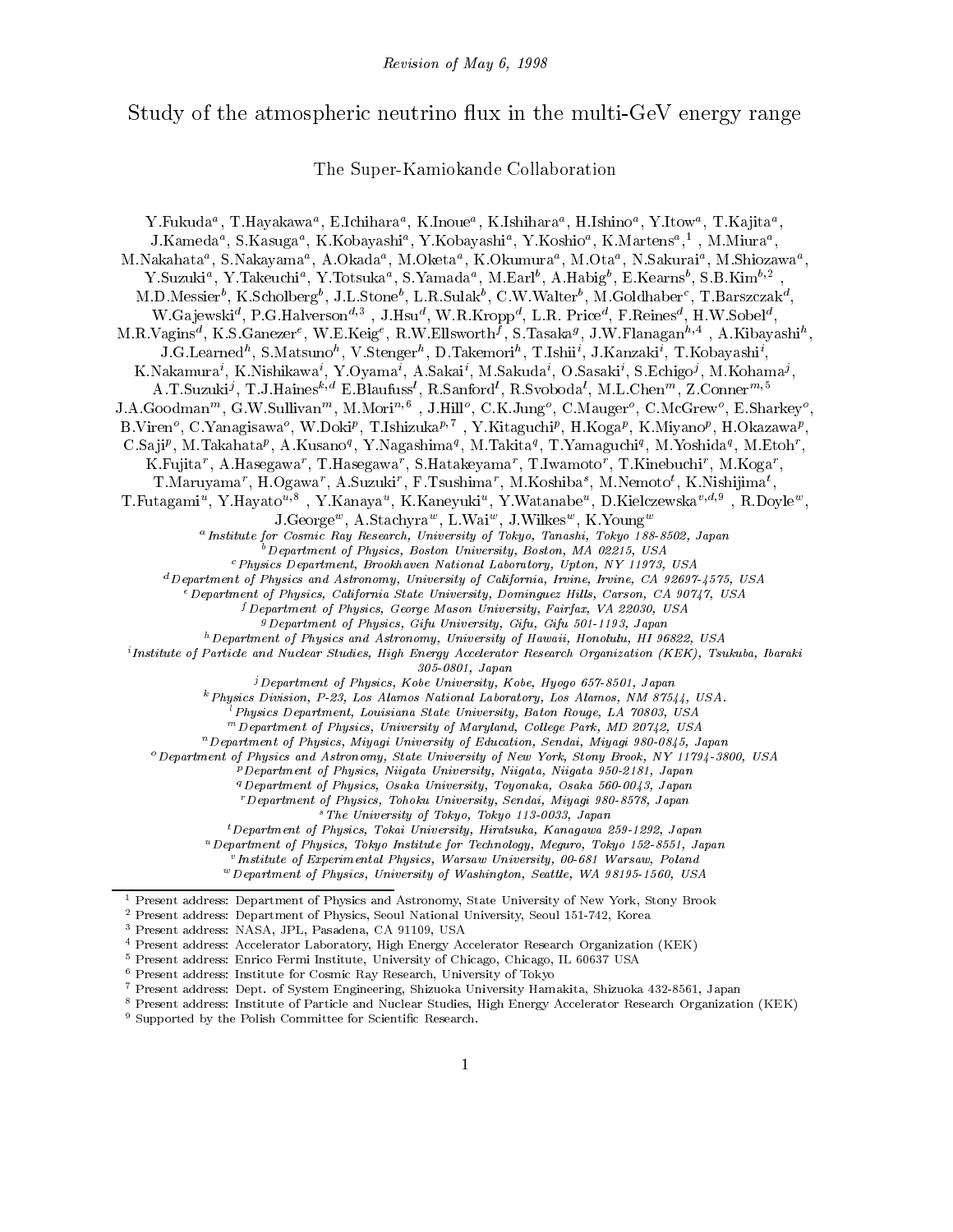# Abstract

The atmospheric neutrino flux ratio  $\nu_{\mu}/\nu_{e}$  and its zenith angle dependence have been measured in the multi-GeV energy range using an exposure of 25.5 kiloton-years of the Super-Kamiokande detector. By comparing the data to a detailed Monte Carlo simulation, the ratio  $(\mu/e)_{DATA}/(\mu/e)_{MC}$  was measured to be  $0.66\pm0.06(stat.)\pm0.08(sys.)$ . In addition, a strong distortion in the shape of the event zenith angle distribution was observed. The ratio of the number of upward to downward  $\mu$ -like events was found to be 0.52 $_{-0.06}^{\circ}$ (stat.)  $\pm$  0.01 (sys.), with an expected value of 0.98  $\pm$  0.03(stat.)  $\pm$  0.02(sys.), while the same ratio for the e-like events was consistent with unity.

# Introduction

Cosmic ray interactions in the atmosphere produce neutrinos. The flavor ratio of the atmospheric neutrino flux,  $(\nu_{\mu}+\bar{\nu}_{\mu})/(\nu_{e}+\bar{\nu}_{e})$  has been calculated to an accuracy of better than 5% in the range from 0.1 GeV to higher than 10 GeV[1, 2]. The calculated flux ratio has a value of about two for energies  $\leq 1$  GeV and increases with increasing neutrino energy. For neutrino energies higher than a few GeV, the fluxes of upward and downward going neutrinos are expected to be nearly equal; geomagnetic field effects on atmospheric neutrinos in this energy regime are expected to be small because the primary cosmic rays that produce these neutrinos have rigidities exceeding the geomagnetic cutoff rigidity  $(\sim 10 \text{ GeV}/Ze)$ .

The flavor ratio of the atmospheric neutrino flux has been studied by several massive underground detectors. In these experiments, the ratio of the number of  $\mu$ -like to the number of e-like neutrino interactions observed in the detector was compared with Monte Carlo (MC) simulation; i.e., the ratio  $R \equiv (\mu/e)_{DATA}/(\mu/e)_{MC}$  was measured to study the atmospheric neutrino flavor ratio  $(\nu_{\mu} + \bar{\nu}_{\mu})/(\nu_{e} + \bar{\nu}_{e}).$ In the measurement of  $R$ , uncertainties in the neutrino flux and cross sections cancel. The expected value for R is unity if there is agreement between the experiment and the theoretical prediction. Three experiments - Kamiokande [3], IMB-3 [4] and Soudan-2 [5] - observed an R smaller than unity in the  $\epsilon$  region  $E_y \propto$  1 GeV, and other two experiments  $\epsilon$  Frejus [6] and NUSEX [1]  $\epsilon$  reported no deviation from unity with smaller data samples. Super-Kamiokande [8] recently reported a small R for  $E_{vis} < 1.33$ GeV. The measured small values of  $R$  suggest the possibility of neutrino oscillations.

The value of  $R$  in the  $\min_{\omega}$  Here  $\sum_{\nu} \sum_{i=1}^{N} \sum_{i=1}^{N} \sum_{j=1}^{N}$  energy region has been studied by fewer experiments. Kamiokande [9] observed a value of <sup>R</sup> smaller than unity, as well as a dependence of this ratio on the zenith angle. Since there is a large difference in the neutrino path-length between upward-going  $( \sim 10,000$ km) and downward-going neutrinos ( $\sim 20$  km), a zenith angle dependence of R can be interpreted as additional evidence for neutrino oscillations. IMB-3 has reported a result in a similar energy range [10], but its smaller data sample neither confirmed nor ruled out the Kamiokande results.

In this paper, the atmospheric neutrino measurement in the multi-GeV energy range from the Super-Kamiokande detector is presented. With an analyzed fiducial volume exposure of  $25.5$  kiloton-years,  $R$ and the zenith angle dependence of the flux in this region were measured with much higher statistics than previous experiments. In addition to higher statistics, due to the much larger dimensions of the detector, Super-Kamiokande can contain multi-GeV muon events, making possible for the first time a measurement of the momentum spectrum of  $\mu$ -like events up to  $\sim 8 \text{ GeV}/c$ .

Super-Kamiokande is a cylindrical 50 kiloton ring imaging water Cherenkov detector. The detector consists of an inner detector volume completely surrounded by an outer detector layer. The two detectors are optically separated by a pair of opaque sheets which enclose a dead region 55 cm in thickness. The inner detector is  $36.2 \text{ m}$  high and  $33.8 \text{ m}$  in diameter; these dimensions are sufficient to contain muons of momentum up to 8 GeV/ $c$ . The inner detector is lined with 11,146 50 cm diameter photomultiplier tubes (PMT). The photocathode coverage of the inner wall surface is 40%. The outer layer of water is 2.6 2.75 m thick and is instrumented with 1885 outward facing 20 cm diameter PMTs. To maximize light collection, a reflective surface of Tyvek covers the walls of the outer detector, and each PMT is tted with a 60 cm - 60 cm plate of wavelength shifter. The outer detector is used to reduce background entering from the surrounding rock and to identify penetrating muons. The trigger required at least 29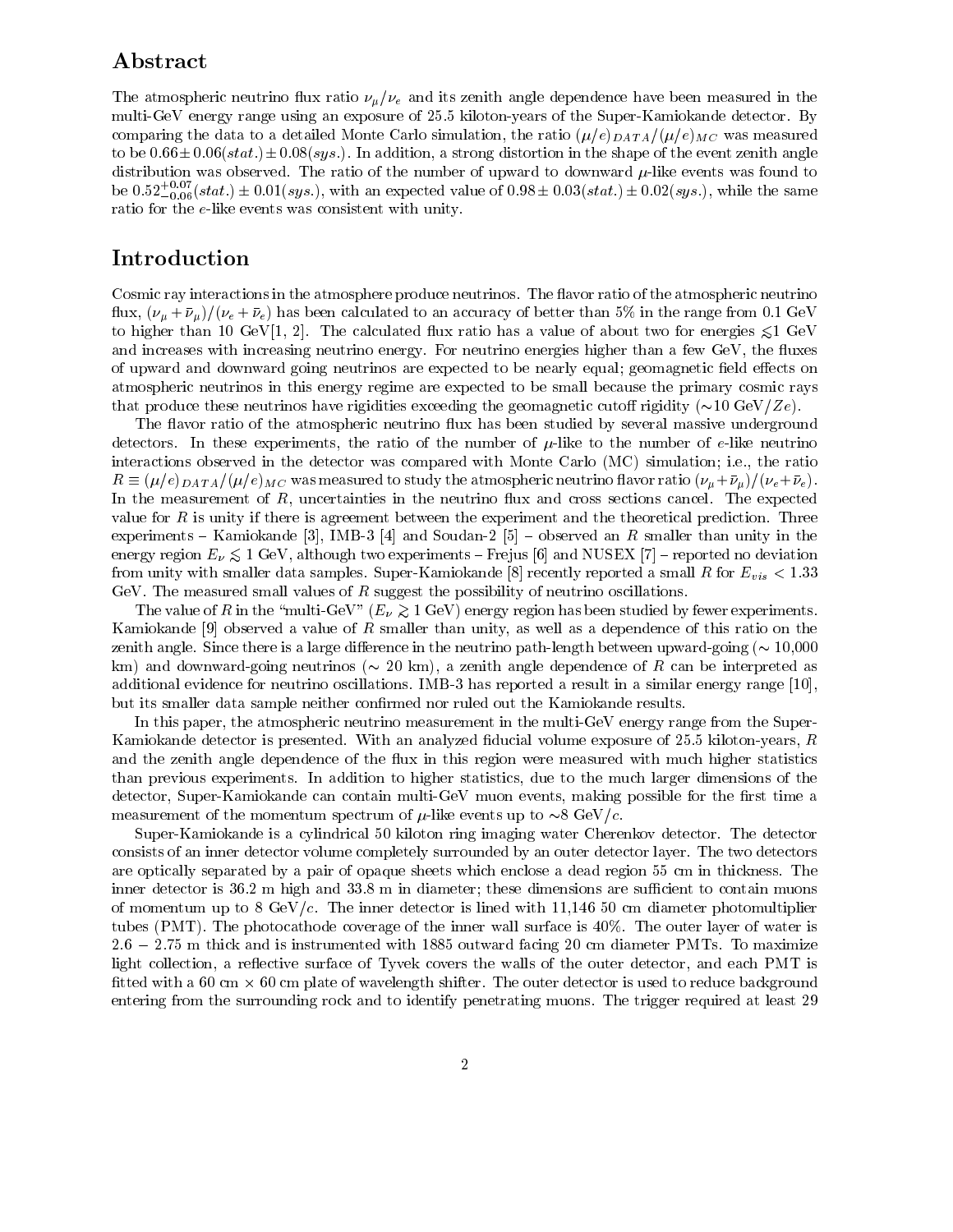inner detector PMT hits, corresponding to the mean number of hit PMTs for  $a \sim 5.7 \text{ MeV}$  electron. The atmospheric neutrino data reduction was applied to  $\sim$  4  $\times$  10° raw input triggers from 414 live days of exposure.

### Data reduction

Atmospheric neutrino events have two basic topologies which determine the data reduction stream. If all of the visible energy is contained within the inner detector, the event is called \fully contained" (FC). An event for which some of the produced particles deposit visible energy in the outer detector is called "partially contained"  $(PC)$ . More precisely, a clustering algorithm is applied to the hits in the outer detector:  $> 10$  hits are required in an outer detector cluster for an event to be classified as PC, or  $<$  10 hits to be classified as FC. Figure 1 shows the distribution of the number of hits in an outer detector cluster for atmospheric neutrino interactions. The separation between FC and PC events is clearly seen. For both topologies, the interaction vertex is required to be inside the 22.5 kton fiducial volume, defined as the volume 2 m from the inner detector PMT planes.

For the multi-GeV FC event sample, the reduction and reconstruction chains have already been described in detail in another paper  $[8]$ . The multi-GeV FC data differed from the sub-GeV FC data only in that we required  $E_{vis} > 1.33$  GeV. The total number of multi-GeV FC events in the fiducial volume was 792.

According to Monte Carlo estimates, the PC data is a  $98\pm0.3\%$  pure sample of charged current (CC)  $\nu_{\mu} + \bar{\nu}_{\mu}$  scattering events. PC events are typically characterized by a single muon with energy sufficient to escape the inner detector. The data reduction for PC events differed significantly from the reduction for FC events, mainly due to the presence of additional hits in the outer detector. Because of these extra hits from the exiting muon, a simple criterion based on the number of hit outer detector tubes could not be used to reject cosmic ray background. Several automated data reduction criteria were used to eliminate background in the PC sample before a final reduction by physicist scanners based on a visual display of the event data.

(i) Low energy events with fewer than 1000 total p.e. were removed, corresponding to muons (electrons) with momentum less than  $310(110)$  MeV/c. By definition, an exiting (PC) particle must have reached the outer detector from the inner fiducial volume, and so must have had a minimum track length of about 2.5 meters (corresponding to muons with  $\chi$  roo me  $\eta$  c momentum).

(ii) The time distribution and spatial clustering of hits in the inner and outer detectors were used in the next reduction step. Events for which the width of the time distribution of hits in the outer detector exceeded 240 nanoseconds were rejected, as well as events with two or more spatial clusters of outer detector hits. These cuts eliminated many through-going muons, which typically left two well separated clusters in the outer detector. Muons which clipped the edges of the detector were eliminated based upon the topology of the outer detector cluster. Cosmic ray muons which entered and stopped in the inner volume of the detector were eliminated by excluding events with a relatively small number of inner detector photoelectrons near the outer detector cluster (1000 p.e. within 2 m). This cut did not remove PC neutrino events because PC events produced large numbers of photoelectrons in the region where the particle exited.

(iii) In the next step, a simple vertex fit and charge weighted direction estimate were used. A requirement of  $\leq 10$  hits in the outer detector within 8 meters of the back-extrapolated entrance point was imposed. The remaining background after this cut consisted of muons which left few or no entrance hits in the outer detector. These events were rejected by requiring the angle subtended by the earliest  $\min$  and  $\min$   $\min$   $\min$  the vertex, and the back-extrapolated entrance point to be  $>$  37  $\ldots$  Kemaining corner clipping muons were rejected by requiring a fitted vertex at least 1.5 meters away from the corners of the inner detector volume. A through-going muon fitter was also applied to reject events with a well fit muon track greater than 30 meters long.

 $(iv)$  A precise automatic fitting algorithm was applied to further reject entering events, again requiring 10 hits in the outer detector within 8 meters of the more accurately back-extrapolated entrance point.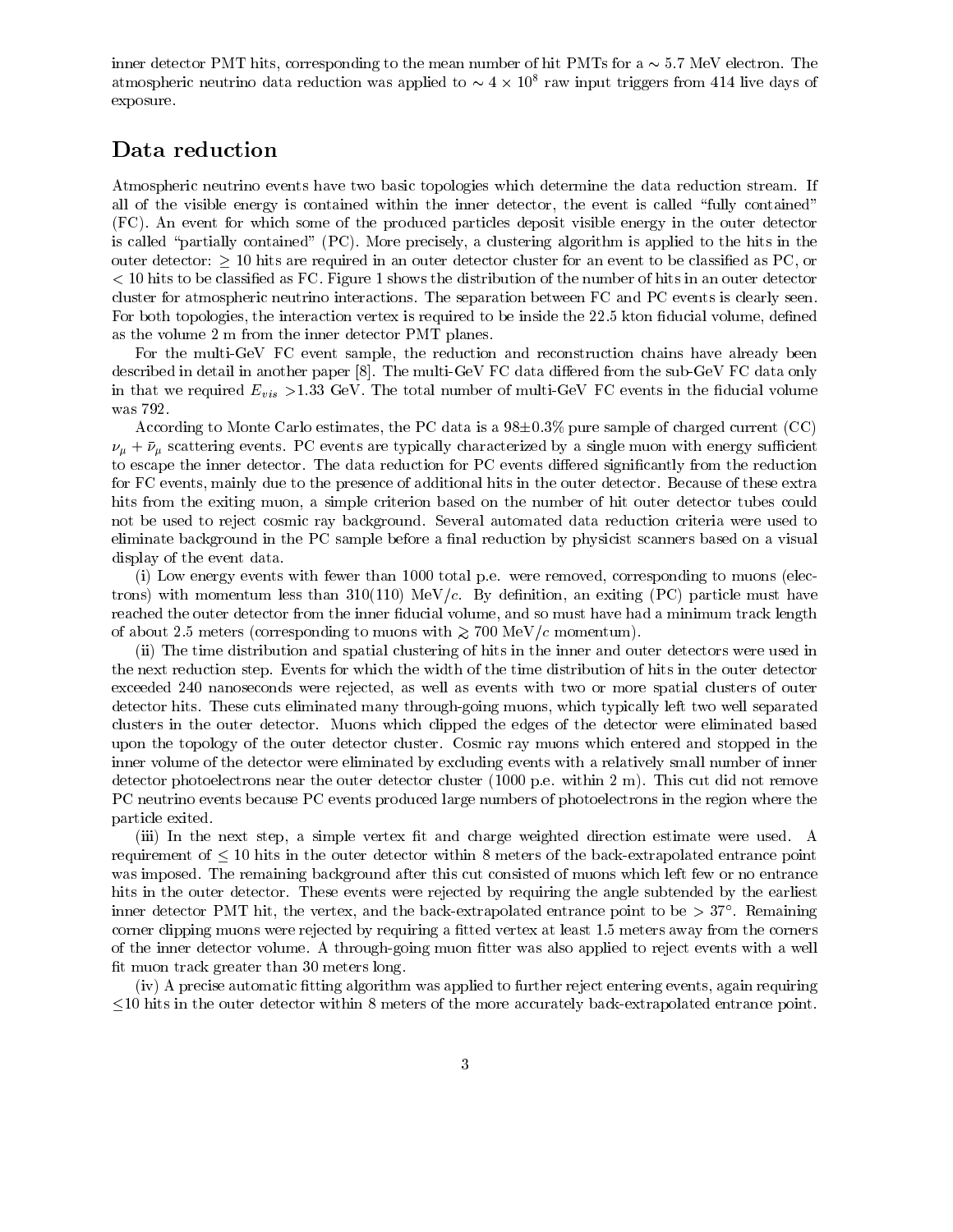At this stage, a minimum requirement of 3000 total p.e. was applied. This requirement corresponded to 350 MeV of visible energy, well below that of any exiting muon. It was estimated that 0.1% of the PC events in the fiducial volume were eliminated by this requirement. After this step, 758 events remained in the full detector volume.

(v) The remaining events were scanned with an interactive graphical event display to eliminate the remaining background. There were two independent scans of the data, with Monte Carlo events interspersed randomly and in proportion to livetime. Scanners were asked to classify each event as a neutrino (FC or PC), or various types of known background. Most (>85%) of the events eliminated by scanning were entering events (through-going or stopping muons). A third and final scan was used to resolve disputes between the first two independent scans. Blind scanning of Monte Carlo events mixed in with the data showed that the scanning efficiency was  $\geq 99\%$  in the fiducial volume.

Applying the same reduction steps to Monte Carlo generated atmospheric neutrino events yielded an overall data reduction efficiency of  $88\pm5\%$  for interactions in the fiducial volume. Inefficiency accrued at the few percent level in each automated reduction stage. After the visual scan, 352 (230) PC events remained in the full (fiducial) detector volume.

The vertex resolution for the FC single-ring  $\mu$ -like (e-like) events was estimated to be 23 (42) cm and for PC events it was estimated to be 104 cm.

#### Flavor ratio

For the  $\nu_\mu/\nu_e$  ratio in the multi-GeV region, we used FC single-ring events with  $E_{vis} > 1.33$  GeV and PC events. In Table 1, the numbers of observed events are summarized along with the corresponding Monte Carlo predictions. For FC events, lepton flavor was determined by the particle identification method described in Ref. [8]. According to Table 1, the PC events comprise a 98% pure charged-current (CC)  $\nu_{\mu}$ sample; therefore we classify all PC events as  $\mu$ -like. FC  $\mu$ -like (e-like) events were a 99% (84%) pure CC  $\nu_{\mu}$  (CC  $\nu_{e}$ ) sample. The relatively low purity of the e-like sample was due to the incompleteness of the separation of the electromagnetic shower events from CC and neutral-current (NC) interactions which produced single and multiple pions.

From these data, the ratio  $R_{FC+PC} \equiv (\mu/e)_{DATA}/(\mu/e)_{MC}$  for the multi-GeV region was obtained:

$$
R = 0.66 \pm 0.06(stat.) \pm 0.08(sys.),
$$

where e is the number of FC e-like events and  $\mu$  is the sum of the numbers of FC and PC  $\mu$ -like events. The same ratio for FC events only is  $R_{FC} = 0.64 \pm 0.07 \pm 0.10$ . This result is consistent with the previous results from Kamiokande [9] in the same energy range and is also consistent with the results in the lower energy region obtained by Kamiokande [3] IMB-3 [4], Soudan-2 [5] and Super-Kamiokande [8]. It is signicantly smaller than unity.

The systematic uncertainty in  $R_{FC+PC}$  came from several sources: 5% from uncertainty in the atmospheric flux ratio  $(\nu_{\mu} + \overline{\nu}_{\mu})/(\nu_e + \overline{\nu}_e)$ , 4.3% from the uncertainties in the CC neutrino cross section and nuclear effects in  $H_2O$  targets, 4.1% from corresponding uncertainties for NC interactions, 1.6% from the uncertainty of the cosmic ray primary energy spectrum, 1% from hadron tracking simulation, 6% from the single and multi-ring separation for FC events, 4% from energy scale determination and 0.5% from energy resolution uncertainty,  $3\%$  from PC reduction efficiency,  $3\%$  from particle type misidentification, 2% from the vertex reconstruction, 1% from uncertainty in the separation between FC and PC events, and 3% from Monte Carlo statistical uncertainty. In addition, uncertainties on <sup>R</sup> from event sample contamination included: 1% from cosmic muons, less than 0.1% from the neutron-induced background, and less than  $0.5\%$  from "flasher" events (Ref.[8]). Adding all of these uncertainties in quadrature, we estimated the total systematic uncertainty on  $R$  to be 12%.

Fig. 2 shows  $R_{FC+PC}$  as a function of the distance of the reconstructed vertex to the nearest inner detector wall  $D_{WALL}$ . From this figure, there is no evidence for neutron, gamma-ray, or cosmic ray muon background which could change  $R$  near the edges of the fiducial volume. By scanning FC and PC events, it was determined that the high R value of the bin nearest to  $D_{WALL}=0$  was mostly due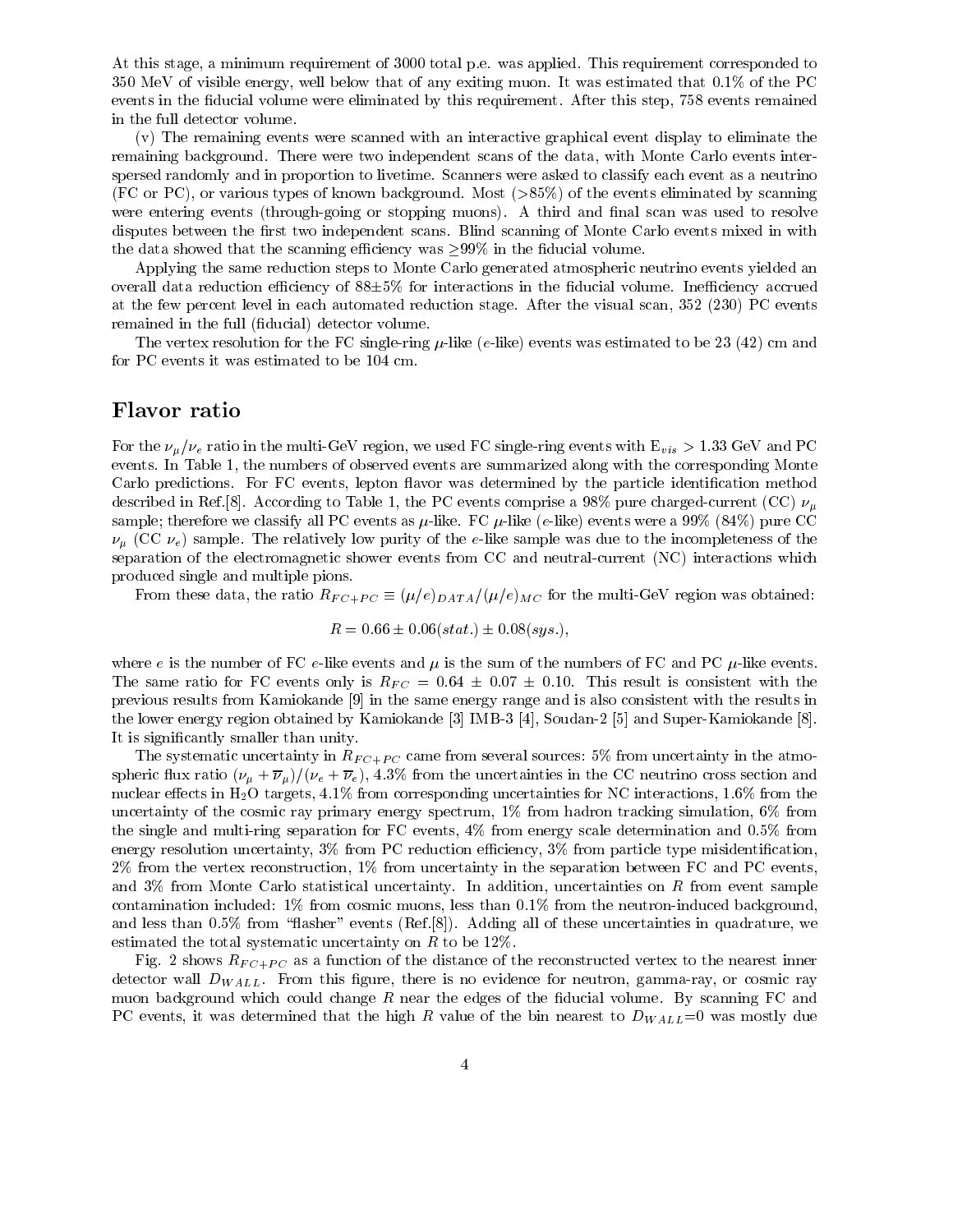to a contamination of cosmic ray muon background which entered into the inner detector through less efficient regions of the outer detector. However, the high  $R$  value (by 2 standard deviations) at the bin just inside the fiducial volume was due to a relative deficit of e-like events by 2.0 sigma (34% deficit) and a 1.1 sigma excess of FC  $\mu$ -like and PC events (16% excess). Scanning of events in this bin showed no evidence for background contamination.

For FC events, lepton energy was reconstructed with  $4\%$  uncertainty (3% uncertainty from the estimated energy resolution and 2.5% uncertainty from the absolute energy calibration). Fig. 3 shows reconstructed momentum distributions for : (a) FC e-like events, (b) FC  $\mu$ -like events and (c)  $R_{FC}$  as a function of momentum. The values of  $\chi^2/\text{d.o.f.}$  for comparison of the shapes of the MC and data distributions were  $4.4/6$  and  $1.4/3$  for the e-like and  $\mu$ -like distributions respectively. (c) was consistent with a flat distribution within the statistical uncertainty  $(\chi^2/\text{d.o.f.}$  was about 2.3/3). For the PC events, only a minimum energy for the muon is measurable. Fig. 4 shows the minimum momentum  $(P_{MIN})$ distribution assuming that the exiting particle is a muon. The shape is consistent with the Monte Carlo prediction  $(\chi^2/\text{d.o.f.} = 3.7/5)$ . The mean neutrino energies of our sample were approximately 5 GeV, 3 GeV, 15 GeV and 9 GeV for FC e-like, FC  $\mu$ -like, PC, and FC  $\mu$ -like+PC respectively.

|             | Data |       | Monte Carlo      |                      |      |  |  |
|-------------|------|-------|------------------|----------------------|------|--|--|
|             |      | total | $\nu_e$ CC(q.e.) | $\nu_{\mu}$ CC(q.e.) | NC   |  |  |
| FC events   |      |       |                  |                      |      |  |  |
| single ring | 394  | 411.6 | 155.4(70.1)      | 239.7(125.6)         | 16.6 |  |  |
| e-like      | 218  | 182.7 | 154.1(69.9)      | 12.9(1.7)            | 15.6 |  |  |
| $\mu$ -like | 176  | 229.0 | 1.2(0.2)         | 226.8(123.9)         | 0.9  |  |  |
| multi ring  | 398  | 433.7 | 129.2(9.0)       | 237.2(8.6)           | 67.1 |  |  |
| total       | 792  | 845.2 | 284.5(79.0)      | 477.0(134.3)         | 83.7 |  |  |
|             |      |       |                  |                      |      |  |  |
| PC events   |      |       |                  |                      |      |  |  |
| total       | 230  | 287.7 | 4.4(0.8)         | 281.5(51.6)          | 1.9  |  |  |

Table 1: Summary of the multi-GeV event sample compared with the Monte Carlo estimation for 25.5 ktyrs of detector exposure using the calculated flux from Ref. [1]. Monte Carlo statistics have been normalized to the live time of the experimental data.  $\degree$ q.e." refers to quasi-elastic events.

A second FC event analysis using a completely independent analysis chain was also performed. The reduction and reconstruction steps were identical to those performed for the sub-GeV "Analysis B"  $FC$ data sample described in Ref.[8]. For Analysis B, which did not include a PC event selection, the multi-GeV sample comprised events with 1.33 GeV  $E_{vis}$  < 5 GeV. The total number of multi-GeV FC events in the fiducial volume was  $602$ . Among the FC multi-GeV single-ring events, 100 events were classified as e-like and 109 events were classified as  $\mu$ -like. Based on an independent Monte Carlo sample [8] of 10.2 years of equivalent exposure, the predicted numbers of FC  $e$ -like and  $\mu$ -like events were 91.6 and 141.1, respectively. The independent analysis result was  $R_{FC} = 0.71^{+0.09}_{-0.09} \pm 0.07.$ 

Differences between the two analyses were consistent with estimated efficiencies and resolutions. Although approximately the same live time was analyzed, there were fewer events in the final Analysis B sample due to the upper energy cut and a tighter single-ring selection. The Analysis B result confirmed that the value of  $R$  was smaller than unity.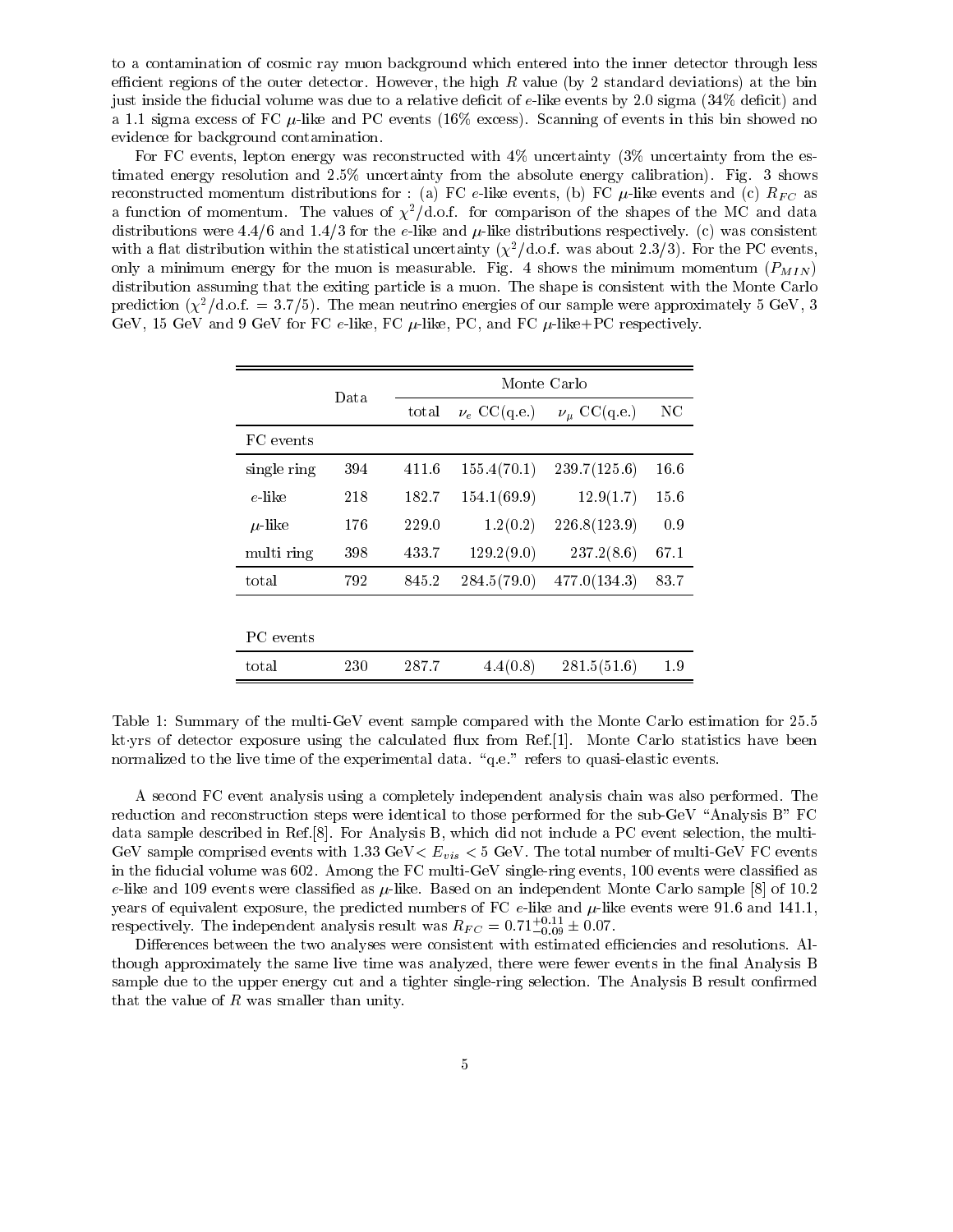# Zenith angle dependence

The angular correlation between the neutrino direction and the produced charged lepton direction for  $\min\{\texttt{dev}\}$  neutrinos is  $15-20$  (KMS). Therefore the zenith angle distribution of the leptons reflects that of the neutrinos.

Fig. 5 shows the cos - distribution for (a) FC e-like events, (b) FC -like +PC events, (c) FC -like events and (d) PC events, where  $\sigma$  is the particle direction, and constructing and cos - 1(+1) - 1 corresponds to upward-going (downward-going). The neutrino flux calculation has a  $\sim$ 20% uncertainty in absolute flux; therefore we compared only the shape of the zenith angle distribution for data and Monte Carlo. The  $\chi^2$  values for the shape analysis were :  $\chi^2/\text{d.o.f.} = 4.5/4, 27.3/4, 20.0/4$  and 16.0/4, for Figs. 5 (a) through (d) respectively. For e-like events, the data were consistent with Monte Carlo, but for  $\mu$ -like events, there was an obvious discrepancy. Fig. 6 shows R as a function of zenith angle. The value of  $\chi^2/\text{d.o.f.}$  with respect to a flat line through the mean is about 8.2/4. Fig. 5 and Fig. 6 show that there is a significant deficit in the number of upward-going  $\mu$ -like events relative to the number of downward-going ones. The ratio of the number of up of upward-going (1 = 1 cos - 1 cos - 1 costs to the costs  $uvuvu$  of down-cost  $(0, 1, 1)$  . The cost  $c$  -cost  $c$  -cost  $c$  -cost  $c$  -cost  $c$  -cost  $c$  -cost  $c$  -cost  $c$  -cost  $c$  -cost  $c$  -cost  $c$  -cost  $c$  -cost  $c$  -cost  $c$  -cost  $c$  -cost  $c$  -cost  $c$  -cost  $c$  -cost  $\sim$  0:2  $\sim$  0:2  $\sim$  0:2) were excluded. A significant decision for the present in  $\mu$  was presented. The present in  $\mu$ and PC events. The value of  $N_{up}/N_{down}$  for e-like events was consistent with expectations. The statistical significance of the asymmetry for  $\mu$ -like data was 5.7 $\sigma$ . These results confirmed the Kamiokande results [9] with smaller statistical uncertainty.<sup>10</sup>

Several sources of systematic uncertainty on the up/down ratio were considered. First, the up/down ratios for e-like events,  $\mu$ -like events and  $(\mu/e)_{MC}$  for the two calculated fluxes [1, 2] were compared. Both calculations predicted up/down ratios very close to unity. The predicted  $N_{up}/N_{down}$  ratio differed between the two calculations by 2% and  $\langle 1\%$  for the e-like and  $\mu$ -like events, respectively, and the up/down ratio of  $(\mu/e)_{MC}$  differed by <2% between the two calculations. These two calculations do not assume the existence of a 1 km mountain over the Super-Kamiokande detector; the rock reduces the neutrino flux due to muons which are stopped before they can decay in flight. We estimated the effect of the presence of rock on the predicted flux:  $N_{up}/N_{down}$  was increased by about 2% and 1.5% for e-like and  $\mu$ -like events respectively. The presence of rock changed the up/down ratio of  $(\mu/e)_{MC}$  by less than 1%. We did not expect any other signicant sources of systematic uncertainty in the predicted up/down ratio. The total up/down systematic uncertainty in the Monte Carlo is shown in Table 2.

We estimated that the detector PMT gain was 3% higher for down-going particles than for up-going particles by studying decay electrons from stopping cosmic ray muons [8]. This gain asymmetry caused  $\pm$  2.2% and  $\pm$  3.5% uncertainty in the up/down ratio for the e-like and FC  $\mu$ -like events, respectively. However, the gain asymmetry caused less than 0.1% uncertainty in the up/down ratio for the PC events due to the looseness of the energy cut in the selection of the PC events. The gain asymmetry caused a 0.6% uncertainty on the up/down ratio of  $(\mu/e)_{DATA}$ . A contamination of non-neutrino background such as down-going cosmic muons could have directional correlation. The maximum contribution to the uncertainty in the up/down ratio from contamination was estimated to be  $\pm$  0.5%,  $\pm$  2.0% and  $\pm$  2.1% for the e-like events,  $\mu$ -like events, and  $(\mu/e)_{DATA}$ , respectively. From these studies, the total systematic uncertainties in the up/down ratios for the data were estimated and are shown in Table 2. The total systematic uncertainty in the up/down ratio of  $R_{FC+PC} = (R_{FC+PC})_{up}/(R_{FC+PC})_{down}$  was 3%, which was much smaller than the statistical uncertainty.

The validity of the present analysis can be tested by measuring the azimuth angle distribution of the incoming neutrinos, which is insensitive to a possible influence from neutrino oscillations. The shape of the azimuth angle distributions agreed with the Monte Carlo predictions which were nearly flat. The shape comparison  $\chi^2/\text{d.o.f.}$  values were 9.1/7, 3.3/7 and 3.7/7 for e-like, FC  $\mu$ -like and PC events, respectively.

For Analysis B, the up/down ratio for e-like events was  $1.17^{+0.34}_{-0.27} \pm 0.01$  for data and 0.94 $\pm$ 0.08 for

 $^{10}$  From Fig. 3 of Ref. [9], the Kamiokande  $N_{up}/N_{down}$  value for the multi-GeV  $\mu$ -like (e-like) data was 0.58+0.11 0:11  $(1.38<sup>0</sup>_{0.30})$ .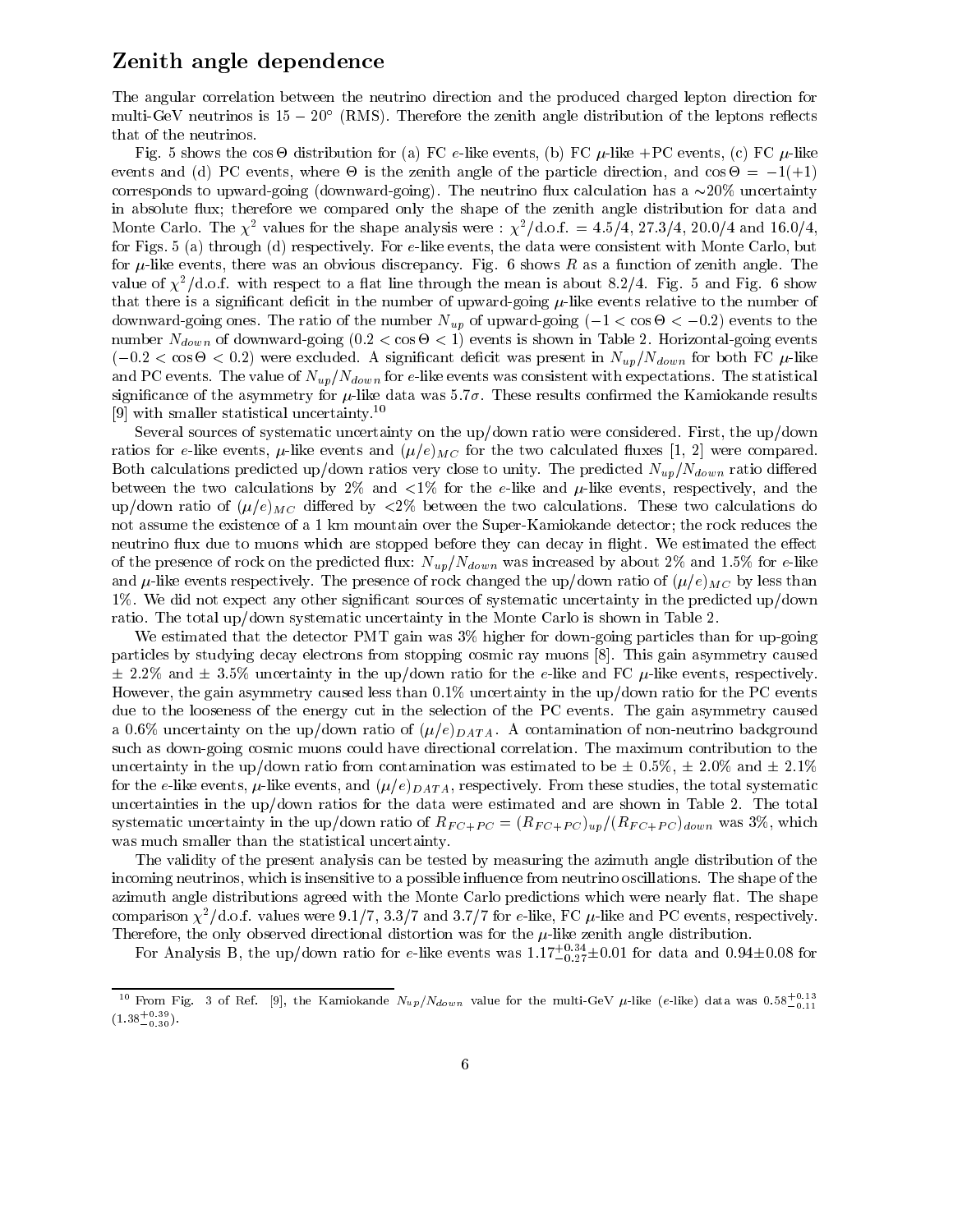|             |             |           | $N_{up}$ | $N_{down}$ | $N_{up}/N_{down}$               | $N_{up} - N_{down}$<br>$N_{up}+N_{down}$             |
|-------------|-------------|-----------|----------|------------|---------------------------------|------------------------------------------------------|
|             | e-like      |           | 76       | 90         | $0.84^{+0.14}_{-0.12} \pm 0.02$ | $-0.084 \pm 0.077 \pm 0.01$                          |
| data        |             | $(FC+PC)$ | 102      | 195        | $0.52^{+0.07}_{-0.06}$ ±0.01    | $-0.313 \pm 0.055 \pm 0.01$                          |
|             | $\mu$ -like | (FC)      | 45       | 96         | $0.47^{+0.09}_{-0.08}$ ±0.02    | $-0.362 \pm 0.079 \pm 0.02$                          |
|             |             | (PC)      | 57       | 99         | $0.58^{+0.10}_{-0.09}$ ±0.01    | $-0.269 \pm 0.078 \pm 0.01$                          |
|             | e-like      |           | 67.6     | 66.8       | $1.01 \pm 0.06 \pm 0.03$        | $0.006 \pm 0.029 \pm 0.01$                           |
| Monte Carlo |             | $(FC+PC)$ | 189.2    | 193.5      | $0.98 \pm 0.03 \pm 0.02$        | $-0.013 \pm 0.017 \pm 0.01$                          |
|             | $\mu$ -like | (FC)      | 86.7     | 88.4       | $0.98 \pm 0.05 \pm 0.02$        | $-0.010 \pm 0.025 \pm 0.01$                          |
|             |             | (PC)      | 102.5    | 105.1      |                                 | $0.98 \pm 0.05 \pm 0.02$ $-0.013 \pm 0.023 \pm 0.01$ |

Table 2: Summary of upward-going and downward-going events. Upward-going (downward-going) events are those with zenith angle 1 <sup>&</sup>lt; cos - <sup>&</sup>lt; 0:2 (0:2 <sup>&</sup>lt; cos - <sup>&</sup>lt; 1). The Nup=Ndown ratios are shown in the third column with their statistical and systematic uncertainties. Also shown in the last column are the up-down asymmetry  $(N_{up} - N_{down})/(N_{up} + N_{down})$  values with their statistical and systematic uncertainties.

Monte Carlo; the up/down ratio for  $\mu$ -like events was 0.38 $_{-0.09}$ ±0.01 for data and 0.99±0.06 for Monte Carlo. The Analysis B result confirmed the significant up/down asymmetry for  $\mu$ -like events.

Several studies were undertaken to evaluate whether it is possible to reproduce the observed distortion of the FC multi-GeV  $\mu$ -like zenith angle distribution (in the absence of neutrino oscillations) by assuming various kinds of possible angular-dependent systematic biases. Angular-dependent muon detection efficiency, energy and track reconstruction were considered; in all cases investigated, consistency between Monte Carlo and data for  $\mu$ -like events could only be attained by assuming unrealistically large systematic errors. From these studies, we conclude that an angular dependent systematic effect is unlikely to be responsible for the distortion of the  $\mu$ -like zenith angle distribution.

### Conclusions

The atmospheric neutrino data in the multi-GeV energy range collected from the Super-Kamiokande detector for the first 414 livetime-days are presented in this paper. The mean value of  $R$  was significantly smaller than unity,  $R_{FC+PC} = 0.66 \pm 0.06(stat.) \pm 0.08(sys.).$  In addition, a strong deviation from expectation in the shape of the  $\mu$ -like event zenith angle distribution was observed. The observed up/down asymmetry of the  $\mu$ -like events,  $N_{up}/N_{down} = 0.52 \pm 0.06 \pm 0.01,$  deviated from an expected up/down symmetry, whereas the  $e$ -like distribution was consistent with the expected up/down symmetry. Two independent analyses yielded consistent results on these effects. While the zenith angle dependence of the  $\mu$ -like data cannot be explained by any plausible systematic detector effect considered, the relative deficit of upward-going  $\mu$ -like events from neutrinos that traveled a long distance suggests the disappearance of  $\nu_{\mu}$  via neutrino oscillations.

We gratefully acknowledge the cooperation of the Kamioka Mining and Smelting Company. The Super-Kamiokande experiment has been built and operated from funding by the Japanese Ministry of Education, Science, Sports and Culture, and the United States Department of Energy.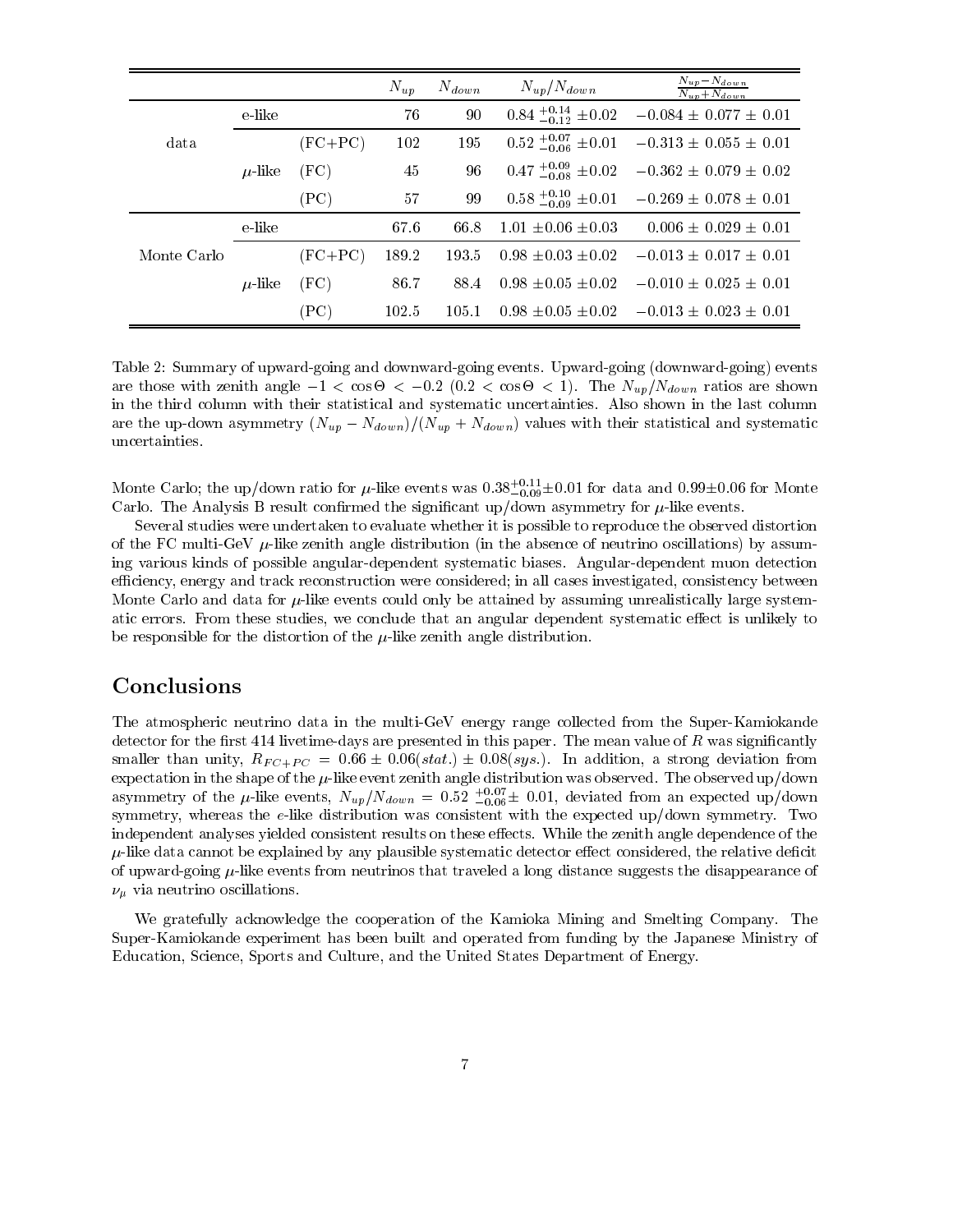# References

- [1] M.Honda et al., Phys. Rev. D52(1995) 4985 ; M.Honda et al, Phys. Lett. B248 (1990) 193.
- [2] G. Barr et al, Phys. Rev. D39(1989) 3532 ; V. Agrawal et al, Phys. Rev. D53(1996) 1314 ; T.K. Gaisser and T. Stanev, Proc. 24th Int. Cosmic Ray Conf.(Rome) Vol.1 (1995) 694.
- [3] K.S.Hirata et al., Phys. Lett. B205(1988) 416 ; K.S.Hirata et al., Phys. Lett. B280(1992) 146.
- [4] R. Becker-Szendy et al., Phys. Rev. D46(1992) 3720; D. Casper et al., Phys. Rev. Lett. 66(1991) 2561.
- [5] W.W.M Allison et al.. Phys. Lett. B391(1997) 491.
- [6] K. Daum et al., Z. Phys. C66(1995) 417.
- [7] M. Aglietta et al., Europhys. Lett. 8(1989) 611.
- [8] Y. Fukuda et al., the Super-Kamiokande Collaboration, Measurement of a small atmospheric neu*trino*  $\nu_{\mu}/\nu_{e}$  ratio, Phys. Lett. B (1998), accepted for publication.
- [9] Y. Fukuda et al., Phys. Lett. B335(1994) 237.
- [10] R.Clark et al., Phys. Rev. Lett. 79(1997) 345.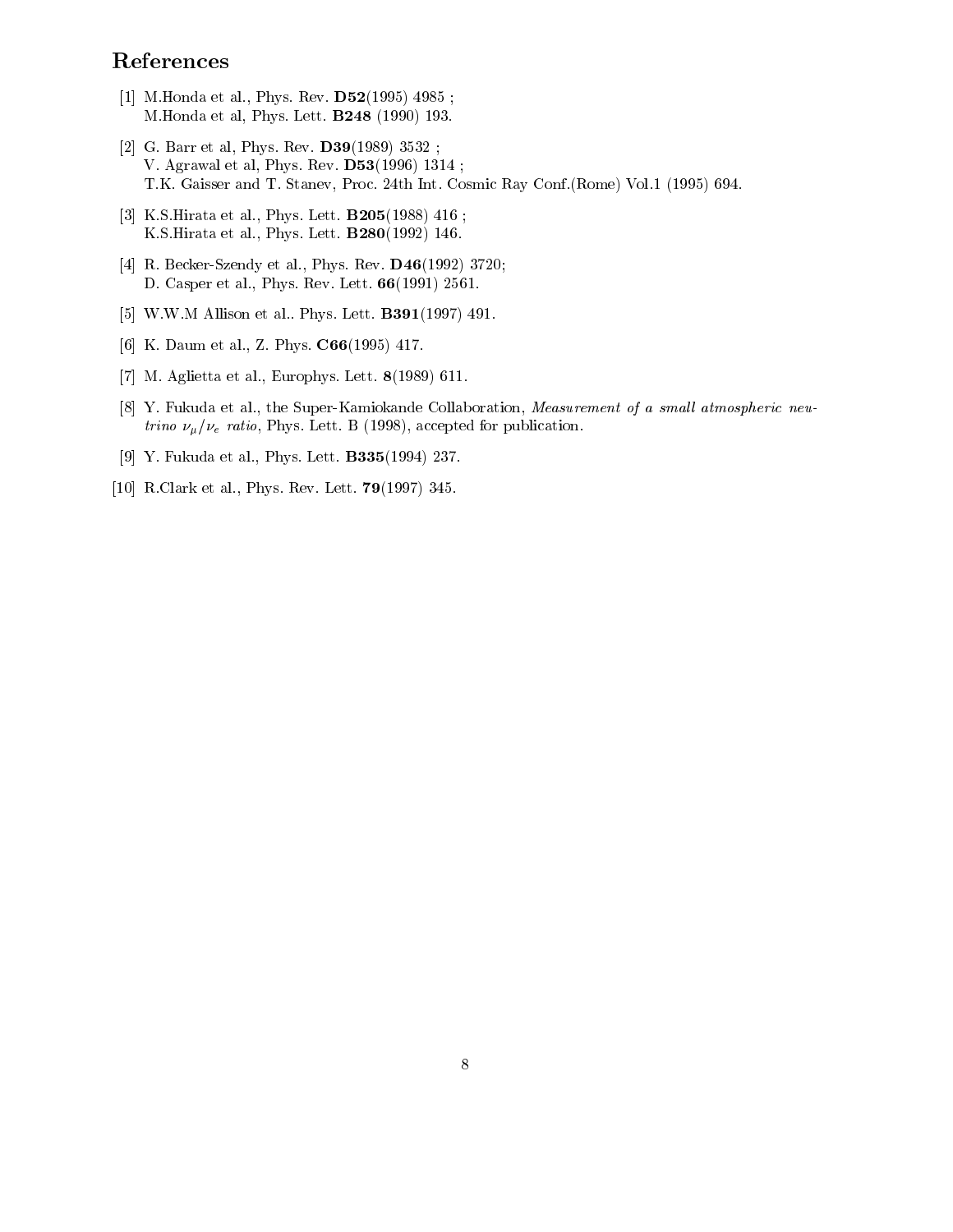

Figure 1: Distribution of the number of hits within a 500 ns window in an outer detector cluster for atmospheric neutrino Monte Carlo (histogram) and data (points). The Monte Carlo is normalized to the experimental livetime in this and subsequent plots. The separation between FC and PC events is made at 10 hits.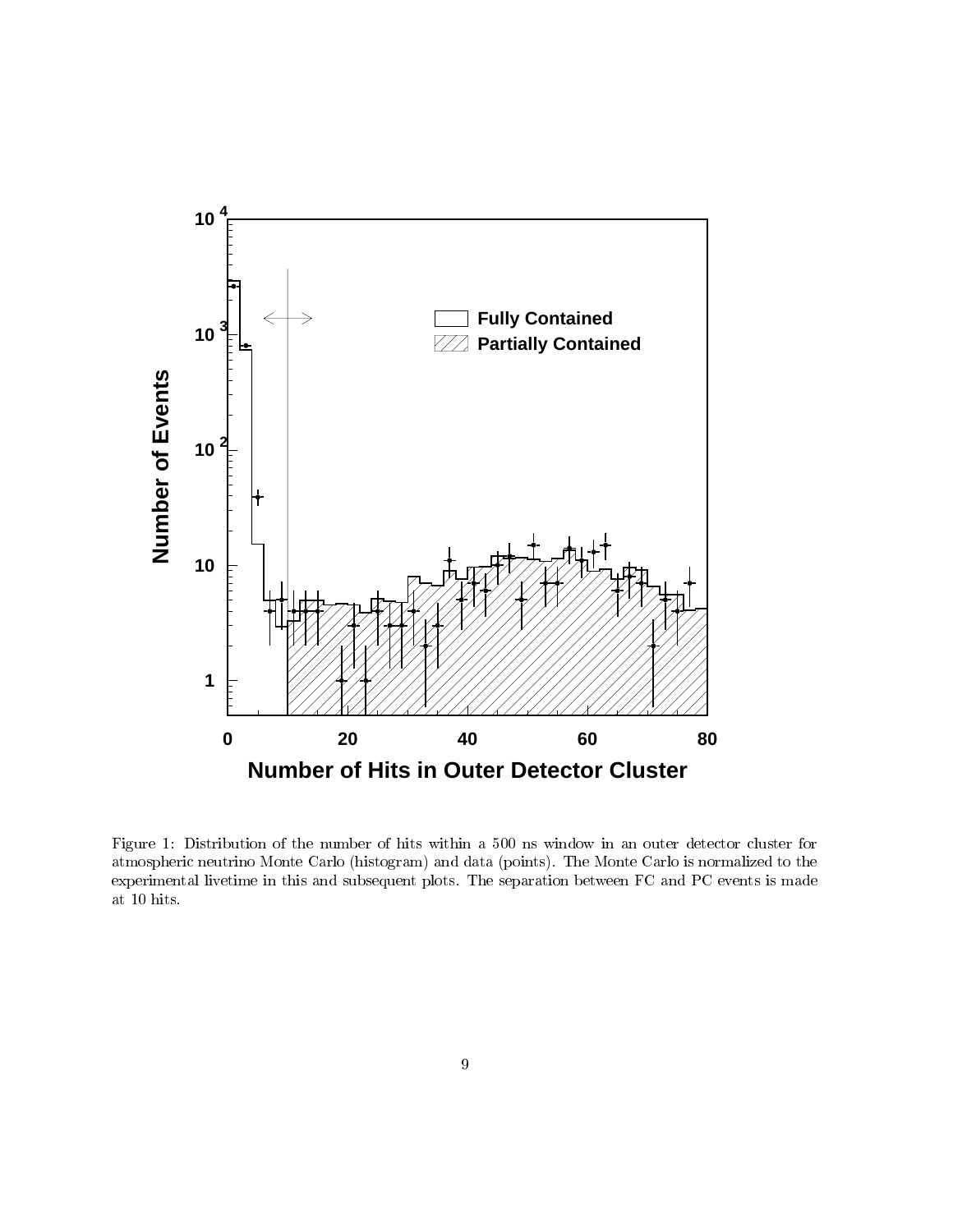

Figure 2: RF C  $\gamma$  C as a function of DW ALL, the distance between the event vertex and the nearest inner detector wall. The region DW ALL  $\sim$  2 m is the statistical volume. Error bars show the statistical uncertainties of the data and Monte Carlo.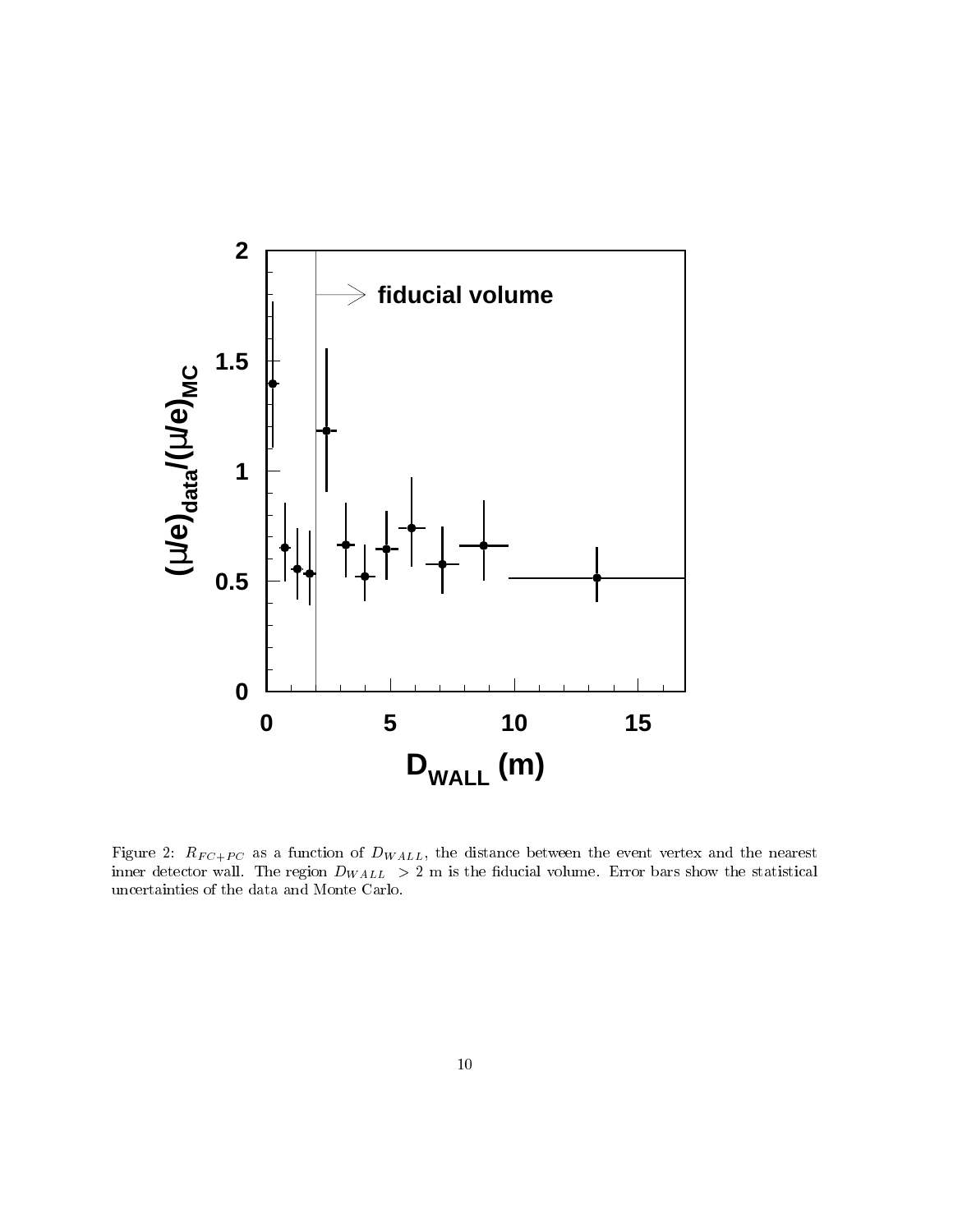

Figure 3: Reconstructed momentum distributions for : (a) FC  $e$ -like events, (b) FC  $\mu$ -like events and (c)  $R_{FC}$  as a function of momentum. The histograms with shaded error bars show the Monte Carlo predictions with their statistical uncertainties.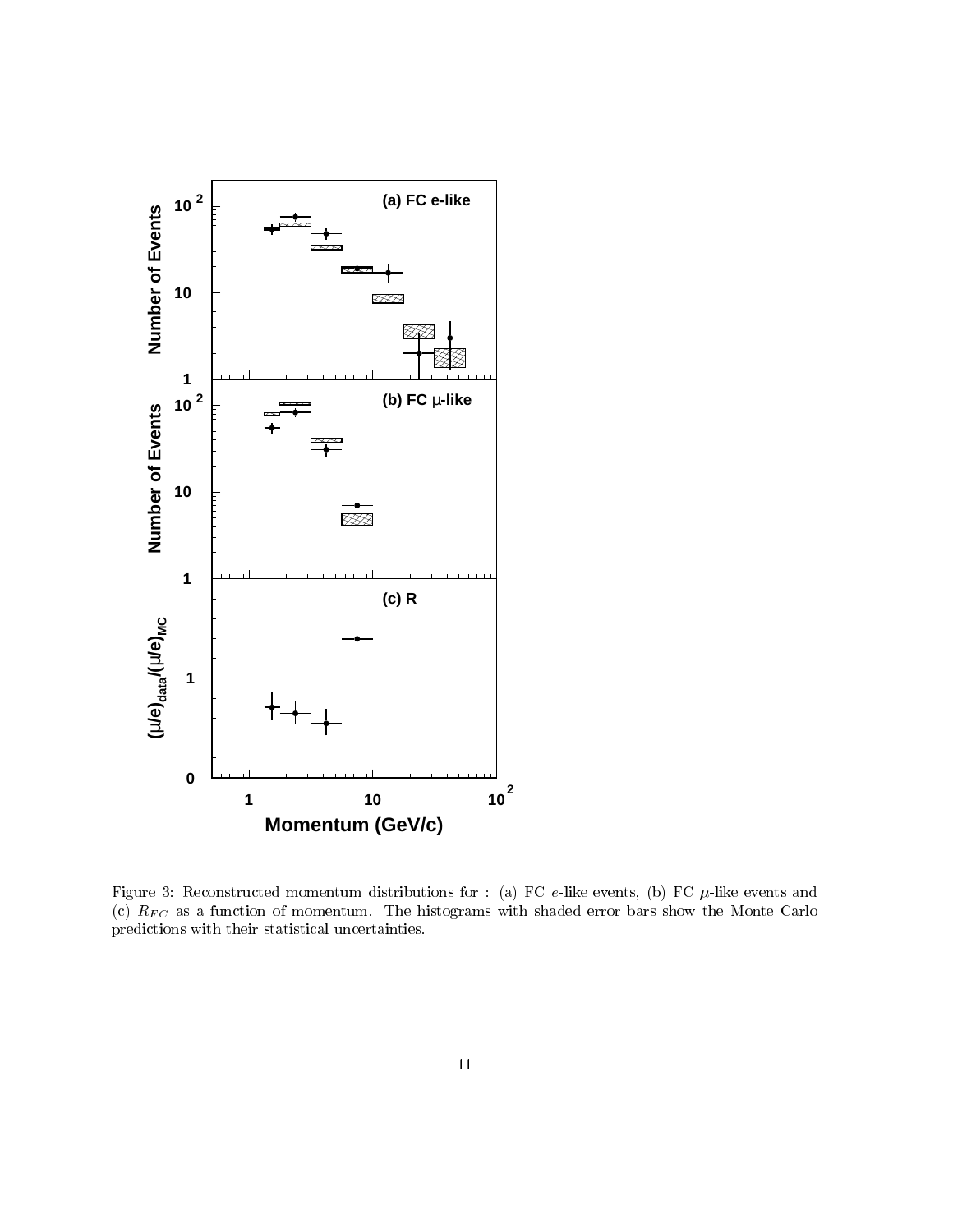

Figure 4: Minimum momentum momentum (PMIN) distribution for PC events. PMIN is estimated from the PC extern structed track length from the vertex to the outer detector. The histogram with shaded error bars shows the Monte Carlo prediction with its statistical uncertainties.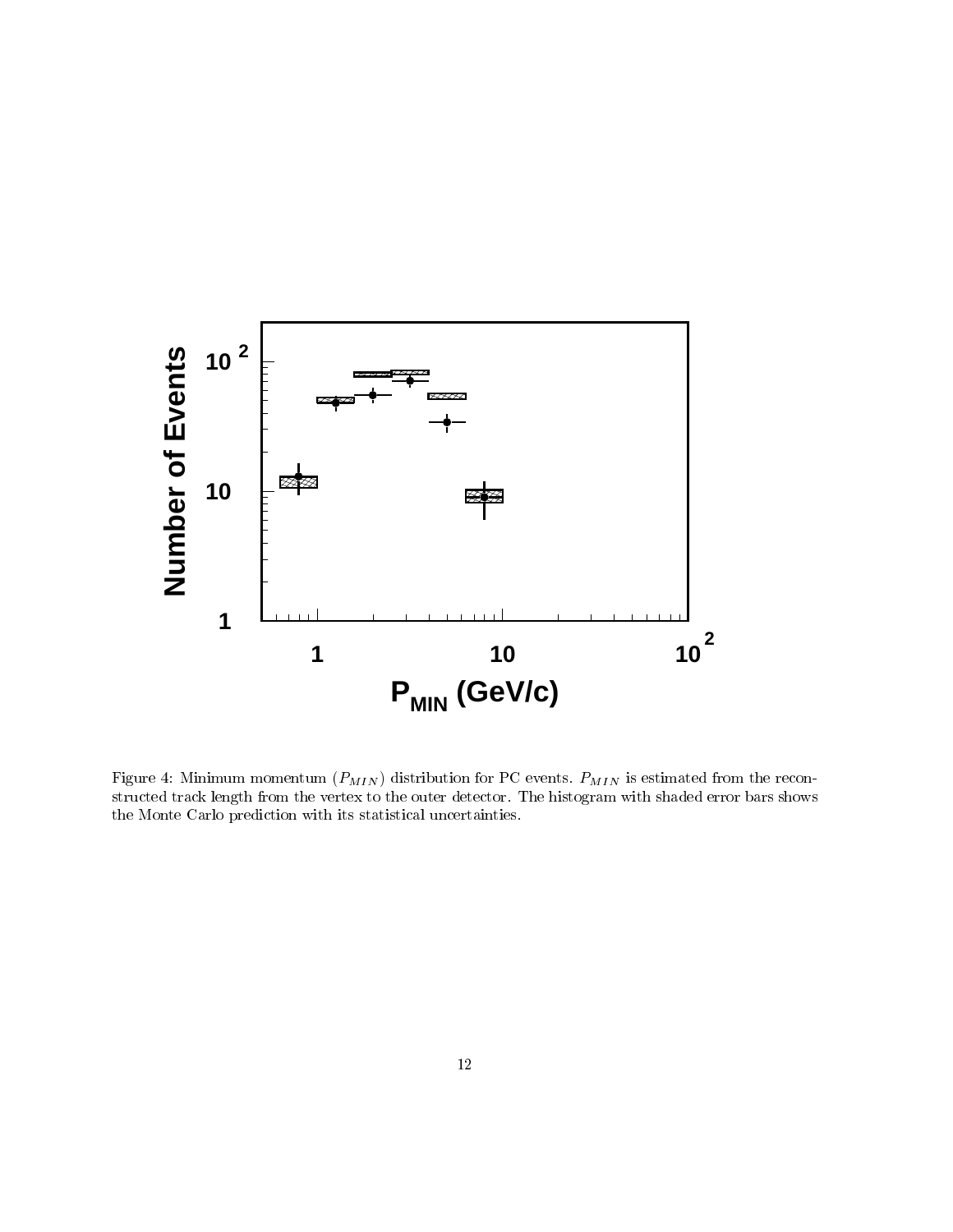

Figure 5: Zenith angle distributions for: (a) FC e-like events, (b) FC  $\mu$ -like and PC events, (c) FC  $\mu$ -like events and (d) PC events. cos - - 1 means down-going. The show-going with the shaded error bars shows with the the Monte Carlo predictions with their statistical uncertainties.